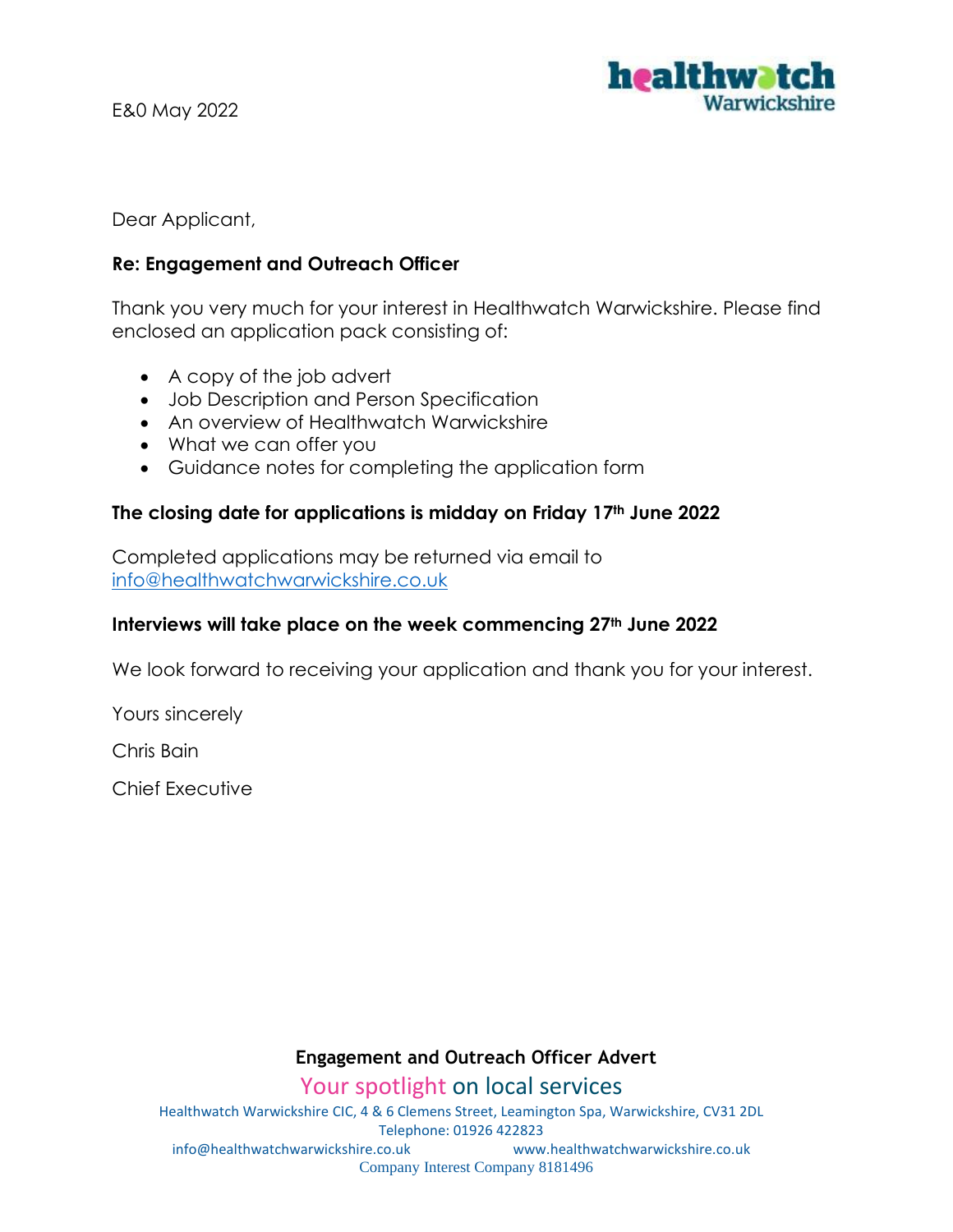

## Job advert

## **Healthwatch Warwickshire is recruiting an Engagement and Outreach Officer**

Healthwatch Warwickshire – home-based with an expectation to travel within Warwickshire and an office base is available in Leamington Spa

£28,190 per year FTE (pro rata) Part-time, 25 hours per week Permanent

Healthwatch Warwickshire is the independent health and social care champion. From Shipston to Atherstone and everywhere in between, we make sure that NHS leaders and other decision makers hear the voice of patients and the public and use feedback to improve care.

We are seeking an experienced Engagement and Outreach Officer who can help us develop and enhance our engagement activity across Warwickshire, ensuring the views of local people, groups and organisations are fully represented and understood by Healthwatch Warwickshire.

The successful candidate must also be able to demonstrate an aptitude for developing relationships with local communities and partner organisations in order to further develop our engagement and outreach work and ensure that the feedback that we hear is representative of people living in Warwickshire.

The post holder will also have excellent verbal and written communication skills and be able to work on their own initiative, whilst being a strong team player.

If you are interested in this role, please download an application pack from

#### [www.healthwatchwarwickshire.co.uk](http://www.healthwatchwarwickshire.co.uk/)

Please complete the required forms and follow the guidance notes.

No CV's please.

For an informal discussion about the role please call the Chief Executive, Chris Bain

Telephone 07873 811971

Closing date: **Friday 17th June (midday)**

Interviews: **week commencing 27th June** 

# Your spotlight on local services

Healthwatch Warwickshire CIC, 4 & 6 Clemens Street, Leamington Spa, Warwickshire, CV31 2DL Telephone: 01926 422823 info@healthwatchwarwickshire.co.uk www.healthwatchwarwickshire.co.uk Company Interest Company 8181496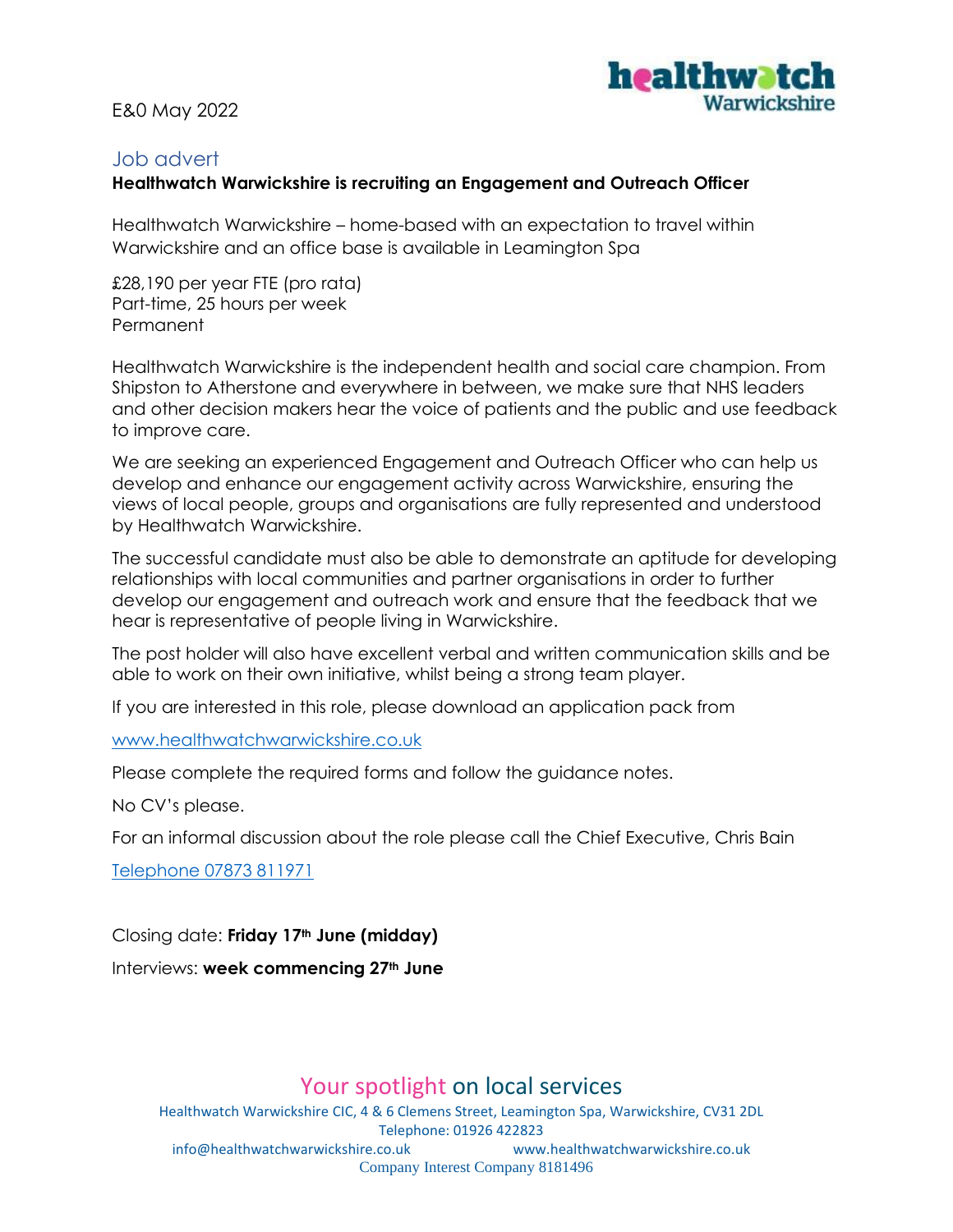

# Job description for: Engagement & Outreach Officer

**Job Title: Engagement and Outreach Officer** 

**Salary:** £28,190 (FTE) **Hours:** 25 hours **Contract:** Permanent

#### **Job Purpose**

Healthwatch Warwickshire is an outward facing community interest company. We work directly with and alongside communities to ensure that the voices of patients and the public are properly heard when decisions about their health and social care services are being made.

We are looking for a motivated Engagement and Outreach Officer to join Healthwatch Warwickshire team. This key role will look specifically at how we will build our relationships with local community groups throughout Warwickshire.

As a member of the Healthwatch Warwickshire team you will be expected to seek out and listen to the views of patients and the public on matters relating to Health and Social Care. Ensuring that the views of local people, groups, and organisations are fully represented and understood by Healthwatch Warwickshire.

#### **Duties and Responsibilities**

Work with the other Engagement and Outreach Officers and wider Healthwatch Warwickshire team to develop and deliver a strategic engagement plan identifying key partners and organisations to work with to ensure the greatest reach and impact.

Work with the other Engagement and Outreach Officers to develop and deliver outreach activities with partners, groups, and individuals including actively engaging with communities who are not currently heard ensuring equal opportunities.

Work with the other Engagement and Outreach Officers to plan, develop, and deliver engagement activities (e.g. workshops, focus groups and events etc).

Work with the other Engagement and Outreach Officers to ensure the development of HWW's public profile in areas identified in the Healthwatch Warwickshire workplan. This role will in the first instance be looking to increase our engagement and outreach in the North of Warwickshire.

Work as part of the Engagement and Outreach team to deliver and support our Information and Signposting service. This includes responding to enquiries from the public, research, and providing accurate signposting.

Based on patient and public feedback, identify key messages and intelligence and communicate this to other relevant staff within the organisation (e.g. Insight and Communications Lead).

Work with health and social care providers to identify ways in which they can improve their patient and public engagement.

# Your spotlight on local services

Healthwatch Warwickshire CIC, 4 & 6 Clemens Street, Leamington Spa, Warwickshire, CV31 2DL Telephone: 01926 422823

info@healthwatchwarwickshire.co.uk www.healthwatchwarwickshire.co.uk Company Interest Company 8181496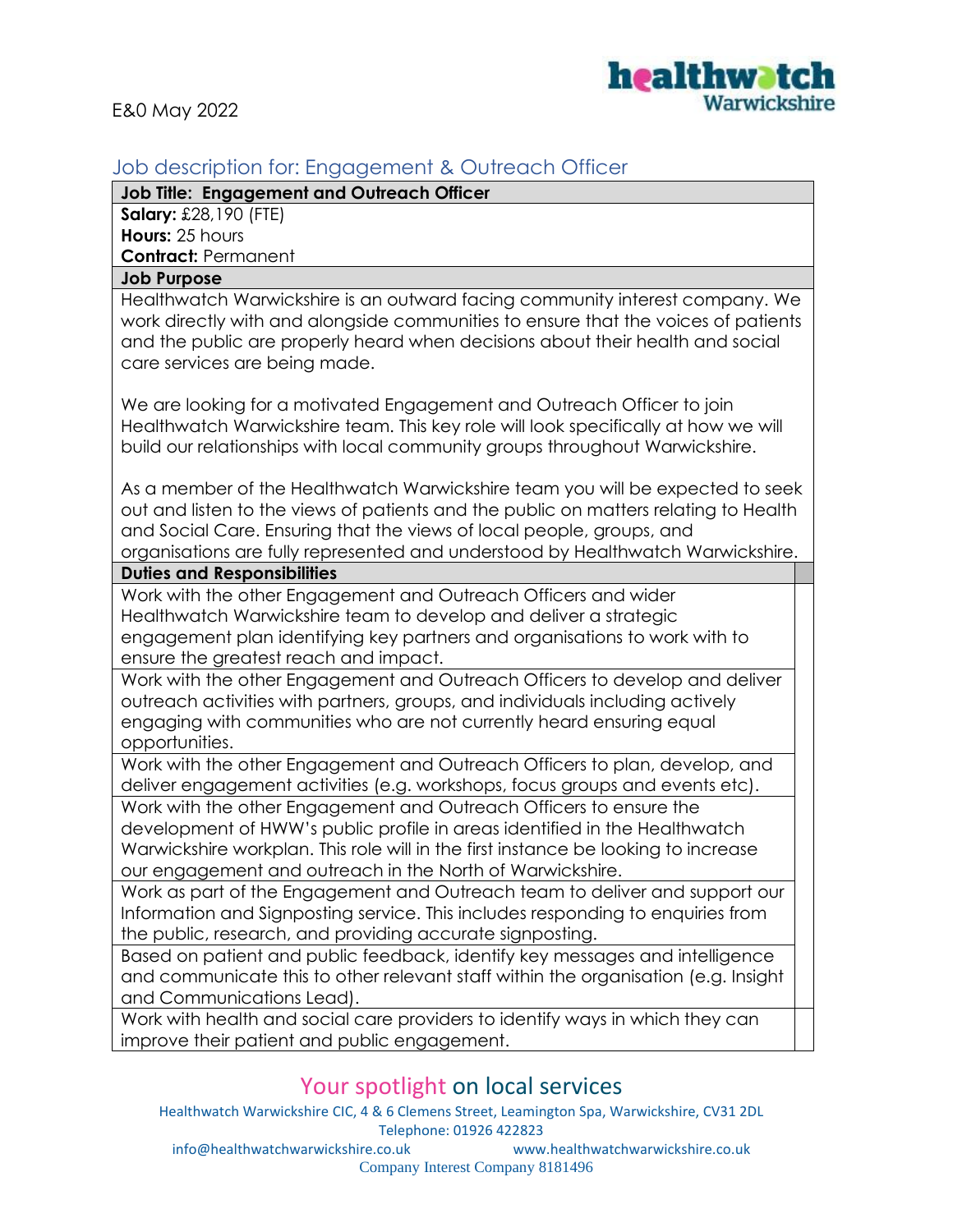

Working with the other Engagement and Outreach Officers to recruit, support, supervise and coordinate volunteer activity to support the delivery of HWW priorities. This may include supporting colleagues in delivering an effective Enter and View service.

## **General Responsibilities**

- To work as an integral part of the Healthwatch team, in particular to work closely with the other Engagement and Outreach Officers
- To be flexible and carry out associated duties that may arise, develop or be assigned in line with the broad remit of the post
- Treat with confidentiality any personal, private or sensitive information about individuals, organisations, staff and volunteers
- Support and promote diversity and equality of opportunity in the workplace
- Abide by organisational policy, codes of conduct and practices

### **Structure and Management**

The post holder will report to the Chief Executive.

## **Budget Responsibilities**

None

### **Other Requirements**

DBS check

Full driving licence will be required. You will be expected to drive throughout the County to fulfil the requirements of the role.

Occasional evening and weekend work will be required

# Person Specification for Engagement & Outreach Officer

### **Essential attributes**

Knowledge of, and/or interest in, health and social care services contributing to the empowerment of service users and patients/public

### **Qualifications**

There is no requirement for formal qualifications. All applications and equivalent experience will be considered.

#### **Experience**

Experience of working in partnership with other organisation and/or community groups to achieve mutual outcomes. Setting up new networks based on identified needs within communities.

Experience of working with and supporting volunteers

Experience of outreach work – identifying opportunities for engagement and being pro-active about reaching individuals to understand their needs and concerns

#### **Skills**

Excellent communication skills – being able to confidently communicate to groups of people about the work that we undertake and the reason why, being a good listener, having the ability to process complex information and provide answers in a clear and succinct manner. Have an empathetic manner, having the ability to care and understand how other people feel

# Your spotlight on local services

Healthwatch Warwickshire CIC, 4 & 6 Clemens Street, Leamington Spa, Warwickshire, CV31 2DL Telephone: 01926 422823

info@healthwatchwarwickshire.co.uk www.healthwatchwarwickshire.co.uk Company Interest Company 8181496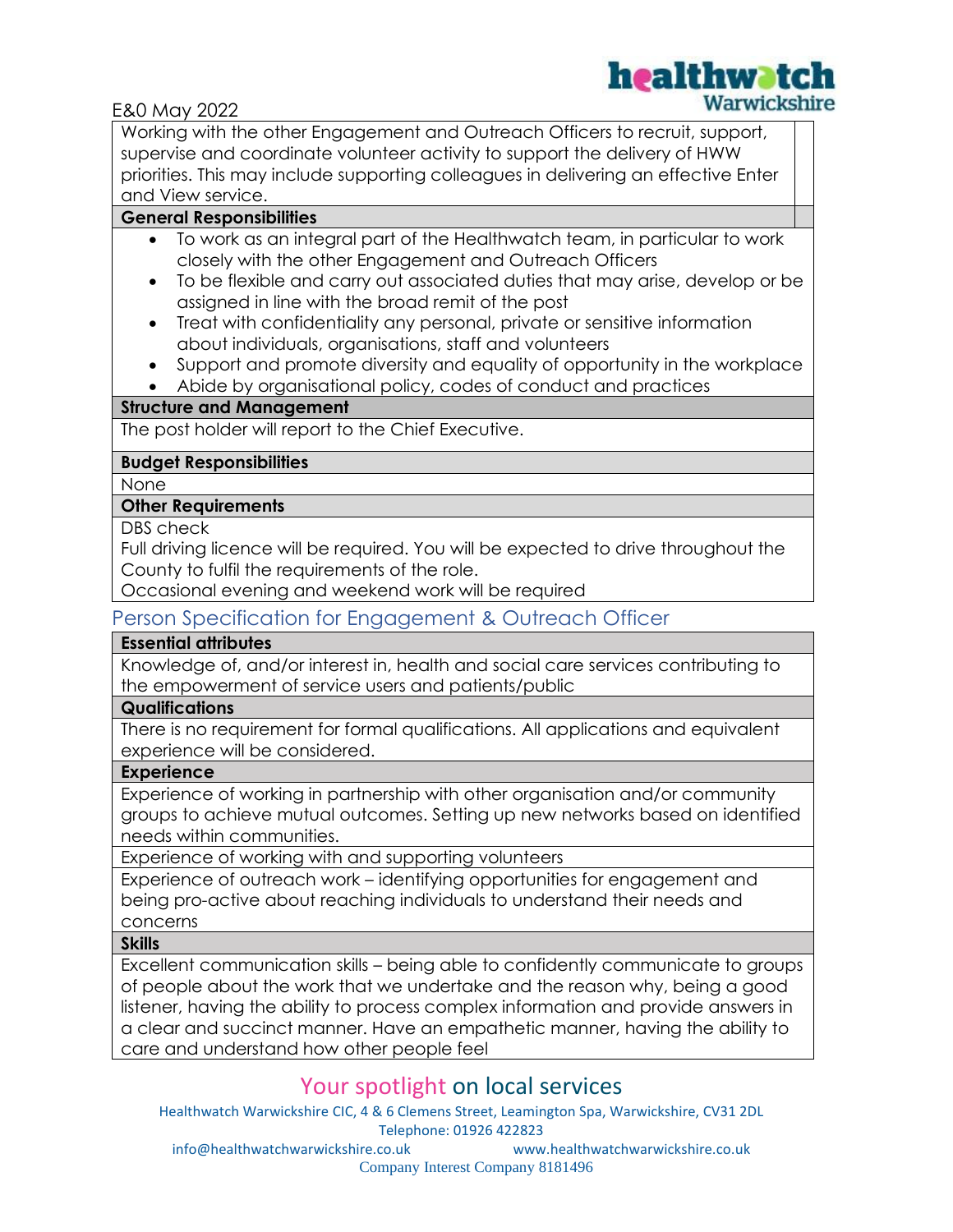

Excellent interpersonal skills: Approachable – have a natural ability to build a rapport quickly with members of the public and key stakeholders

Ability to maintain a high level of confidentiality

Good project management skills to ensure that work meets expected criteria, within time and budget

Good time management skills in order to manage workload and conflicting demands

Good application of Microsoft Office packages and other online platforms such as Zoom

**Abilities** 

Ability to work on your own initiative, work alone, and as part of a wider team

A keen interest in people's experiences with a desire to connect with people from diverse backgrounds

Ability to problem solve and perform computer-based research

Confident driver and have access to a car with adequate insurance for use in your day-to-day work

#### **Desirable attributes**

Degree or Diploma in relevant subject

Experience of engagement with users of health and social care services and the organisations and groups that represent them

Experience of developing and leading projects/programmes

Experience of carrying out visits to providers of health and care services

For more information:

[http://www.healthwatchwarwickshire.co.uk](http://www.healthwatchwarwickshire.co.uk/)

Your spotlight on local services

Healthwatch Warwickshire CIC, 4 & 6 Clemens Street, Leamington Spa, Warwickshire, CV31 2DL Telephone: 01926 422823<br>co.uk www.healthwatchwarwickshire.co.uk info@healthwatchwarwickshire.co.uk Company Interest Company 8181496